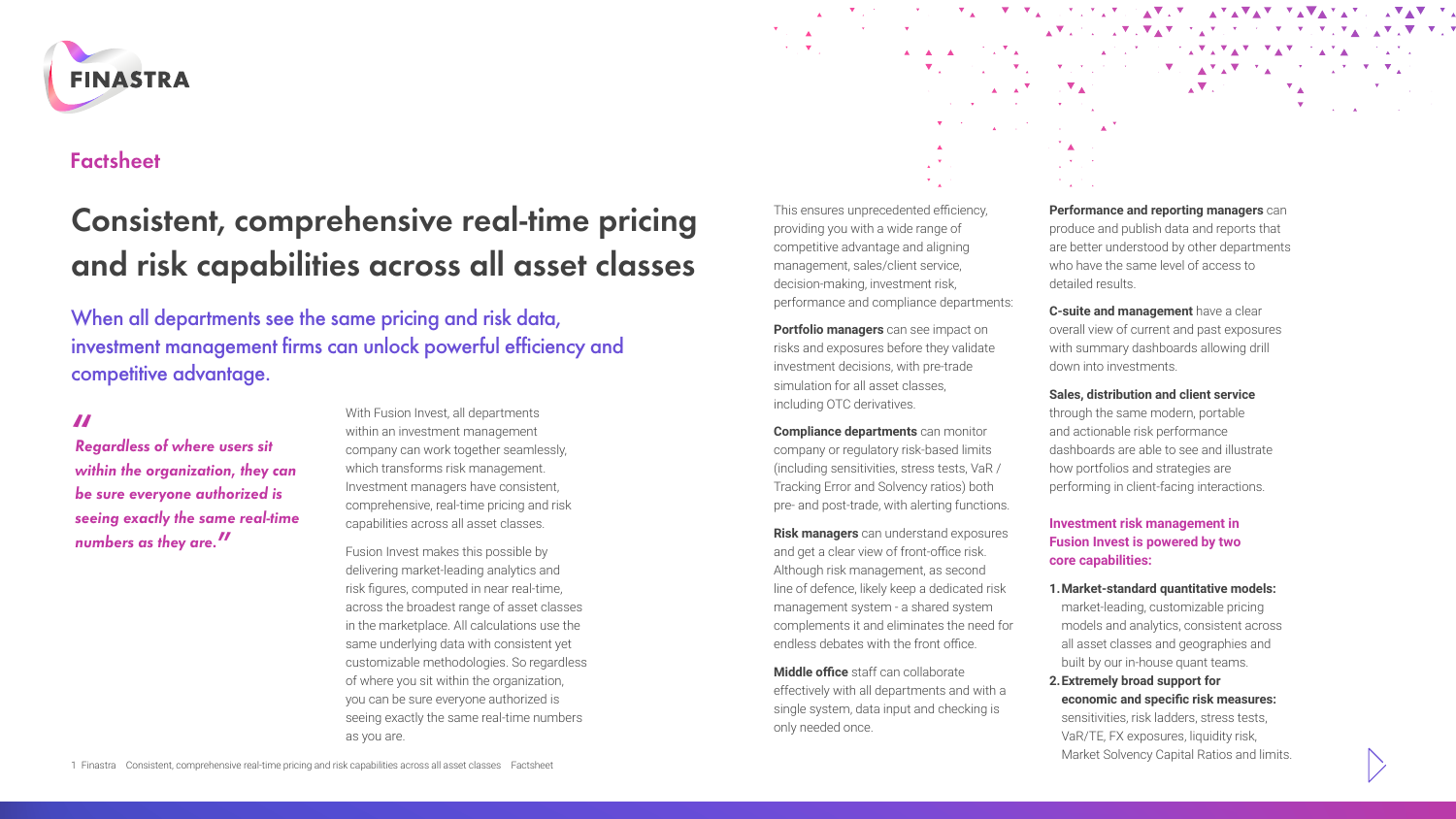**Fusion Invest offers more visibility and control for all investment management users, from the front to the back office and to the risk team.** 

# Pre-trade visibility on all risk analytics helps users make informed investment decisions



# **Portfolio management front office-centric risk**

Portfolio Managers get real-time visibility on portfolio risk and exposure at any level of the portfolio's hierarchy to which they have access. Extensive analytics coverage and full drill down enable them to anticipate any adverse market movements across the risk structure and make sure they are adequately hedged.

- Real-time analytics in the portfolio view for sensitivities, sensitivities by buckets, stress tests, VaR and Tracking Error, Solvency C[a](http://www.finastra.com/)pital Requirements
- Slice, dice and drill down: flexible and dynamic views by criteria including, but not limited to, instrument type, sector, country, rating, currency
- Intraday re-computation and re-aggregation whenever:
- a new quote is received
- a change in held quantity is executed
- newly issued contracts are traded

# **Portfolio modelling and order raising based on risk analytics**

Portfolio Managers can make informed investment decisions through Fusion Invest what-if and simulation tools with the ability to optimize portfolios under risk and regulatory constraints (for instance VaR or Market Solvency Capital Requirements). With pre-trade visibility of the impact of investment ideas before they are sent to market or validated with counterparties, front-office operations are more efficient. This improves control and limits the risk of breaching internal and regulatory limits.

- Rebalancing based on flexible analytics (i.e. exposures, durations) with absolute or relative risk exposure against benchmarks:
- Pre-trade compliance checks:
- at the position and/or at any aggregation criteria level such as sector, rating, currency
- based on any analytics available in the solution (pre-computed analytics, intraday re-computation and proxies)
- As for portfolio optimization, risk analytics APIs are available for financial institutions and the Finastra ecosystem of fintechs, partners, integrators, universities to build front-office apps

Visit [Finastra's developer portal](https://developer.fusionfabric.cloud/) to learn more.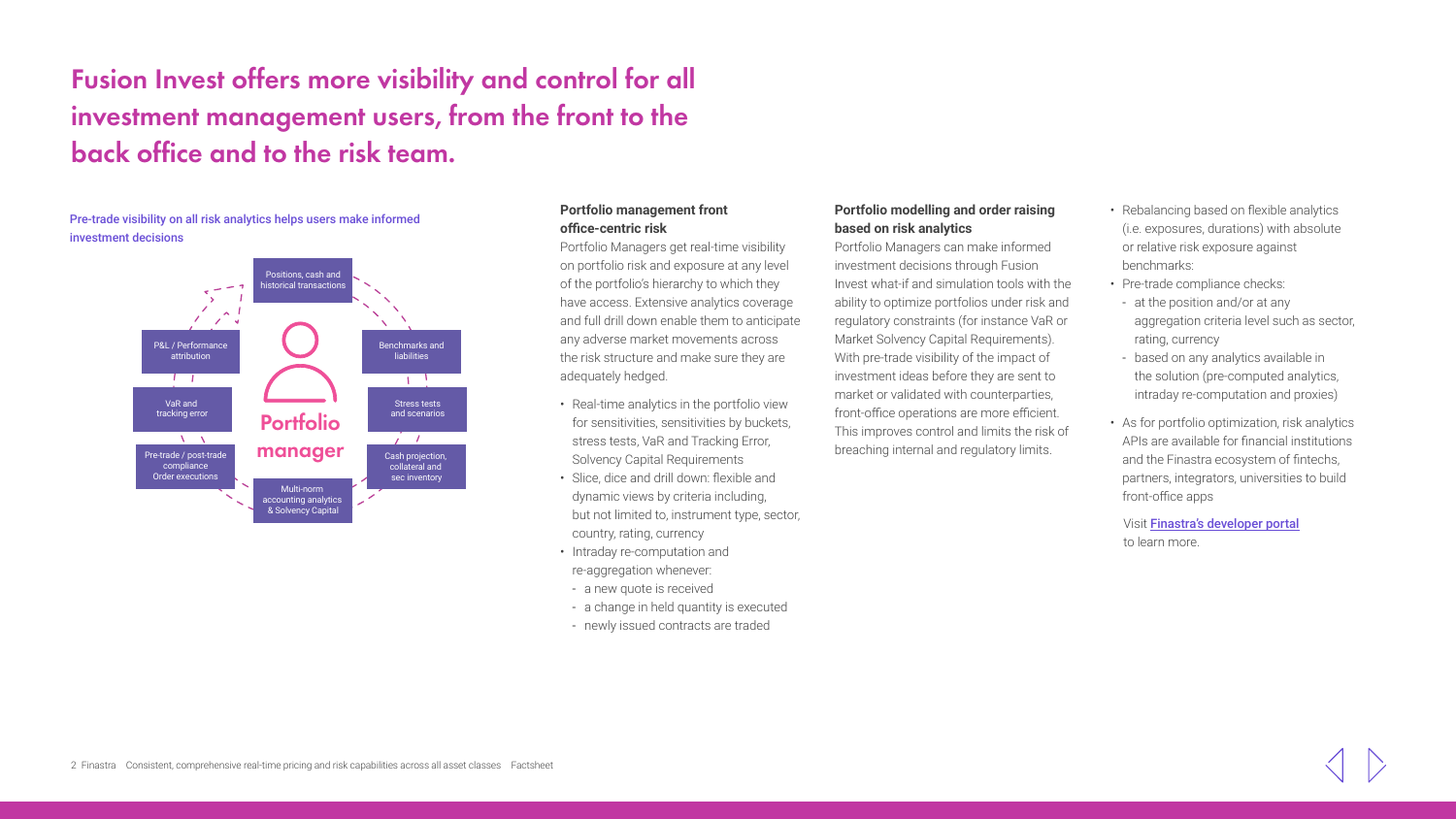# **Synchronised risk control with the front office**

Risk Managers and Compliance officers have an overview of the analytics driving investment decisions in the front office. This collaboration improves efficiency and limits time-consuming debates between departments and potentially costly regulatory breaches.

- Any portfolio views and dashboards that are available to the front office are available for the risk manager and compliance officers: real-time slice and dice, drill down and simulations
- Management, display and export of historical time series
- Production of reports for sensitivities and durations, stress tests, Value at Risk, expected shortfall, skew and kurtosis of the distribution
- Collateral management dashboards estimating exposures based on independent pricing
- Post-trade compliance checks on risk measures with flexible alert management
- Coping with ever-changing risk and regulatory requirements
- Out-of-the-box and flexible management of Solvency II and C-ROSS regulations based on regulatory stress tests and aggregations matrices
- Customized production of reports in various formats (including XML, XLS, PDF and CSV)

# **Cross-asset performance attribution and P&L explanation**

Portfolio Managers, Risk managers and Performance & Reporting Officers share the same view of how performance/P&L was generated on investment portfolios and strategies. Fully integrated with the investment risk framework and based on shared data that drives investment decisions, Fusion Invest's flexible performance engine accommodates specific calculation methodologies and drills down to the lowest sub-period position and benchmark component results. This makes it possible to explain, potentially correct and report performance and P&L results without having to wait for end-of-period reports.

# **Performance attribution**

- Management of the Brinson performance attribution methodology: Brinson-Fachler allocation/selection effects
- Time-weighted returns and moneyweighted returns on portfolios and on benchmarks
- Multiple time periods (month-to-date, quarter-to-date, etc.)
- Look though on internally managed portfolios
- Management of "Fixed Income" or "context-based" performance attribution: explain absolute relative performance through a flexible decomposition of instrument effects based on risk factors (including but not limited to income, carry, shift and twist of rate curve, spread, inflation), trading effect (execution price, fees) and price difference effect (if different data sets are used for portfolio and benchmark)
- Available on any asset type supported by the pricing library

# **P&L explanation**

- Intraday and real-time attribution of the P&L and risk exposures: intraday snapshot of market data, on-demand snapshot per user, intraday P&L effects
- Out-of-the-box market data, deals [in](http://www.finastra.com/)struments and preferences effects based on full revaluation methodology, including but not limited to spot effect, rate effect, volatility effect, new deal effect, time effect, mis-booking effect
- Customization of P&L effects: understand the P&L step by step, drill down and investigate, customize the P&L explanation with granular effects, measure P&L effects on a large number of portfolio indicators
- Available on any asset type supported by the pricing library

# **Investment committee dashboards Management, sales and client services**

benefit from modern, portable and dynamic dashboards consolidating the analytics (current or historical) shared among all users. They leverage either Finastra or in-house business intelligence tools fed via Fusion Invest APIs. Dashboards complement paper reports and help align strategic management decisions with other departments, assist investment committee discussions or engagements with prospective clients.

- Enterprise consolidation of investment views: risk and performance measures
- Fast aggregation with slice and dice capability across big data sets
- Available in real-time via HTML web interface with standard and custom dashboards
- Accessible from any connected device such as PC, tablet or smartphone
- Risk and performance APIs are available for financial institutions and the Finastra ecosystem of fintechs, partners, integrators, universities to build dashboards.

# Visit [Finastra's developer portal](https://developer.fusionfabric.cloud/) to learn more.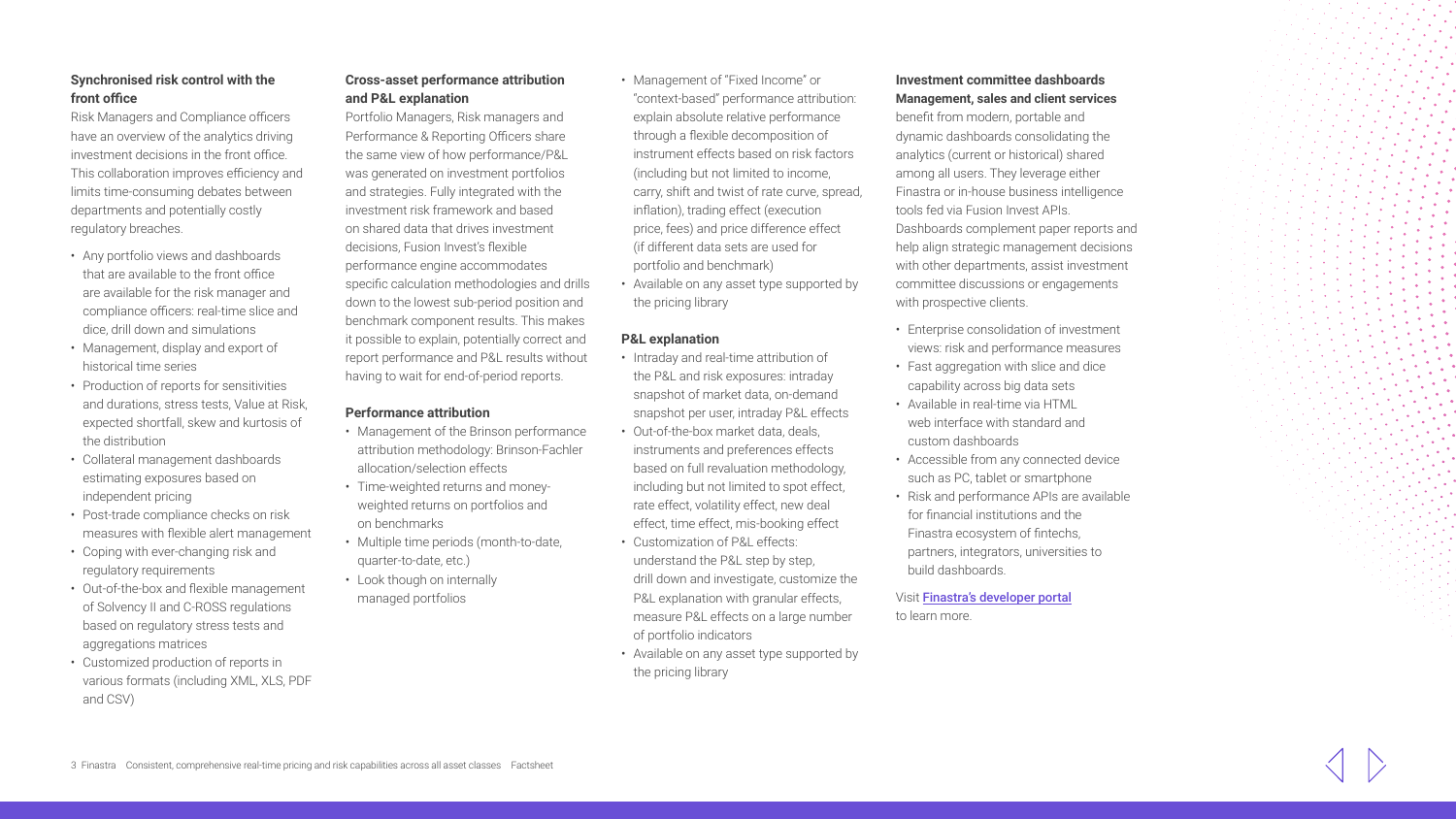# **Real-time pricing and analytics for multi-asset investments**

#### P&L attribution dashboard



Established in the 1980s as a pricing tool for convertible bonds, Finastra's awardwinning solution evolved to support derivatives desks at investment banks before expanding out into hedge funds and investment management. Today, we have 20 years' experience of supporting the complex price/risk computation requirements of buyside institutions.

# **Vanilla and complex asset classes**

- Fixed income, global equities, treasury, alternative investments, as well as benchmarks and hedging products
- Cash, [li](http://www.finastra.com/)sted and derivatives
- Broad coverage of fixed income products and markets from investment grade to high yield, developed to emerging markets with country specificities, and corporate to government bonds
- Flow exotics and structured products with multi-underlying and pathdependent payoffs

# **Pricing library with standard pricing and market data models**

- Closed-form formula (Black Scholes, Fourier), lattices / PDE, numerical methods (Monte Carlo, multi-factor models)
- Multi-curve framework: yield curves calibrated from swaps, futures, bonds, FX outrights. OIS and crosscurrency support
- Volatility models: parametric, local, stochastic
- Correlations, dividends, repo rates, CDS curves

# **Pricing outputs**

- Theoretical prices, Greeks, cash flow projections, implied spread, yields, default probabilities, FX exposures
- Mark-to-market price valuation with coherent model-based risk analytics in accordance with the market price

# **Consistent production of analytics**

- Detailed open quantitative documentation
- Fully open and customizable pricers via a user-friendly toolkit
- Standard configurations to accelerate value for clients
- Smart pricing model and curve assignments, as well as usercustom choices
- Computation and display of risk analytics based on multiple assumptions for valuation models, curve assignments and user-defined model parameters
- Full control on data integrity and intermediary pricing steps
- Real-time analytics with out-of-the box distribution and multi-threading

Through our experienced quant team, we continuously support and invest in product development to address constantly evolving market challenges for all types of assets, such as management of credit big bang and ISDA conventions, negative interest rate/OIS discounting and most recently the transition from LIBOR to new alternative reference rates. We provide solutions to all challenges that our clients may have when trading new products that reference the new rates and evaluating the P&L impacts of the transition.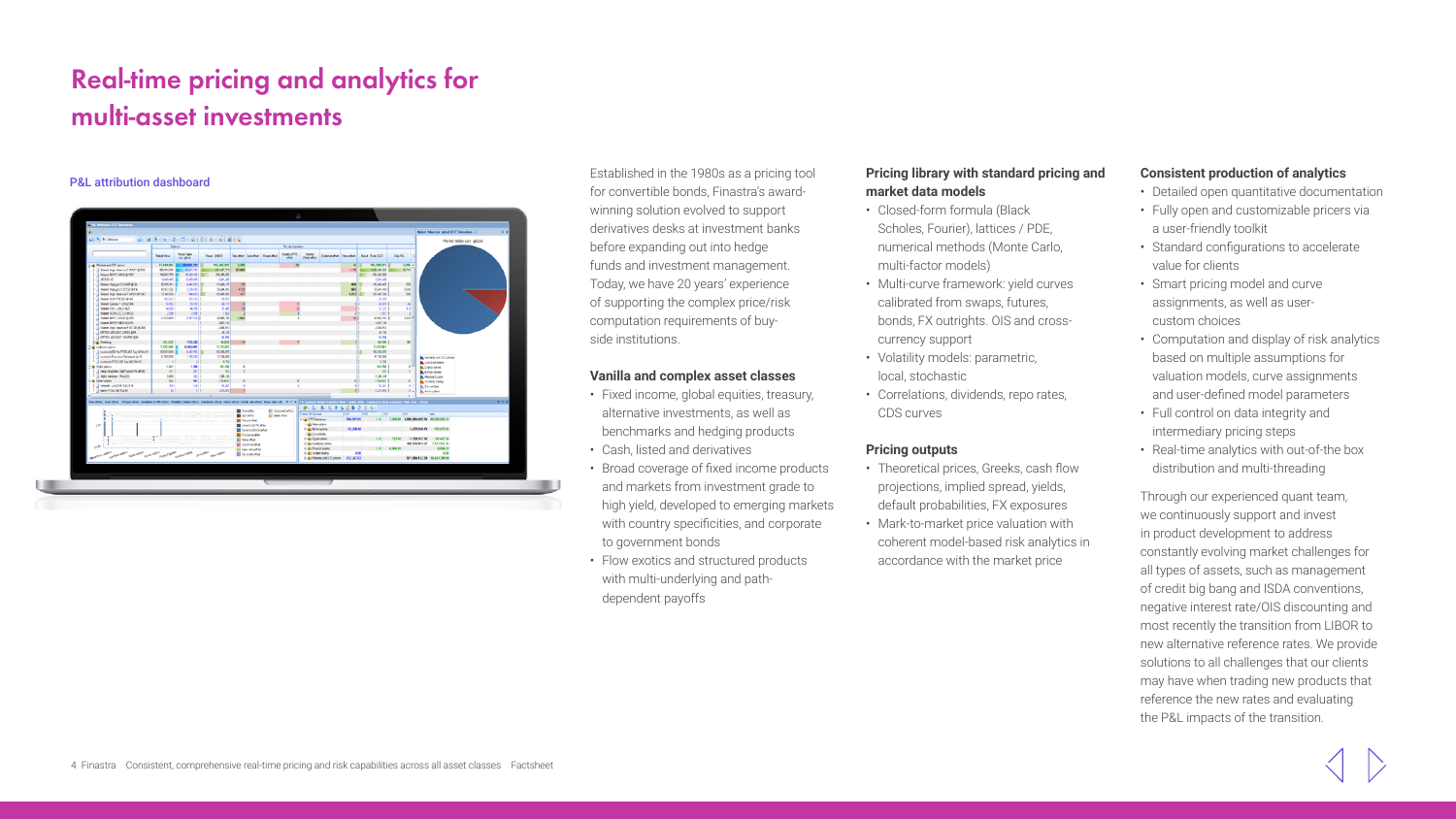# **Broad support of risk measures and scenarios**

#### Inflation sensitivity dashboard



Fusion Invest comes with pre-packaged but flexible analytics which allows for the precise decomposition of risks and the production of multi-flavored analytics across all assets, strategies and portfolios.

#### **Time management**

- Theta computed on all listed and derivatives products, by shifting or rolling market data, with selection of the next calendar or business day
- Time effect and cost of carry, with ability to include or exclude dividends and coupons in the theta

#### **Greeks**

- First-and second-order sensitivities based on closed-formula or finite difference method, including but not limited to delta, gamma, vega
- Computation of the unitary and cash sensitivities
- Dedicated cross-asset underlying view with position grouped by risk source

# **Interest rates, inflation & credit**

- DV01, IE01, CS01 and corresponding convexity, vega and durations by curves on the market and zero-coupon curves (rate curve, inflation curve, credit curve and volatility surfaces)
- DV01, IE01, CS01, vega with a user defined maturity grid, bump size and unit, bump shape
- Effective duration (interest rates, inflation and credit) at the position level and aggregated levels
- Yield to maturity and computation of the corresponding sensitivity
- Sensitivities for callable instruments (DV01, IE01, CS01, Effective Duration): option-adjusted, to 1st clause, to expiry
- Decomposition of the fixed income risk into interest rates risk, sector and issuer risk
- Interest rates and inflation par risk:
- computation of the hedging nominal of par-instruments that need to be traded to hedge the risk
- user-defined par-instruments and maturity grid for the hedging process

# **Foreign exchange**

- FX risk for derivatives and book consolidation
- FX delta and gamma
- FX volatility risk:
- FX volatility sensitivities: vega, vanna, volga
- FX smile risk analysis on market points: ATM, risk reversal, butterfly
- Breakdown and aggregation of FX and volatility sensitivities by currency, by FX curve and by maturity buckets
- Monitoring of FX exposures with FX risk projected by currency in a dedicated portfolio widget

# **Equity**

- Equity delta and gamma, equity vega, equity repo sensitivity, dividend sensitivity, correlation sensitivity
- on the full curve
- by time buckets and strike ladders
- Vanna, volga, dVegadTime, speed, zomma
- Split of index risk into component risk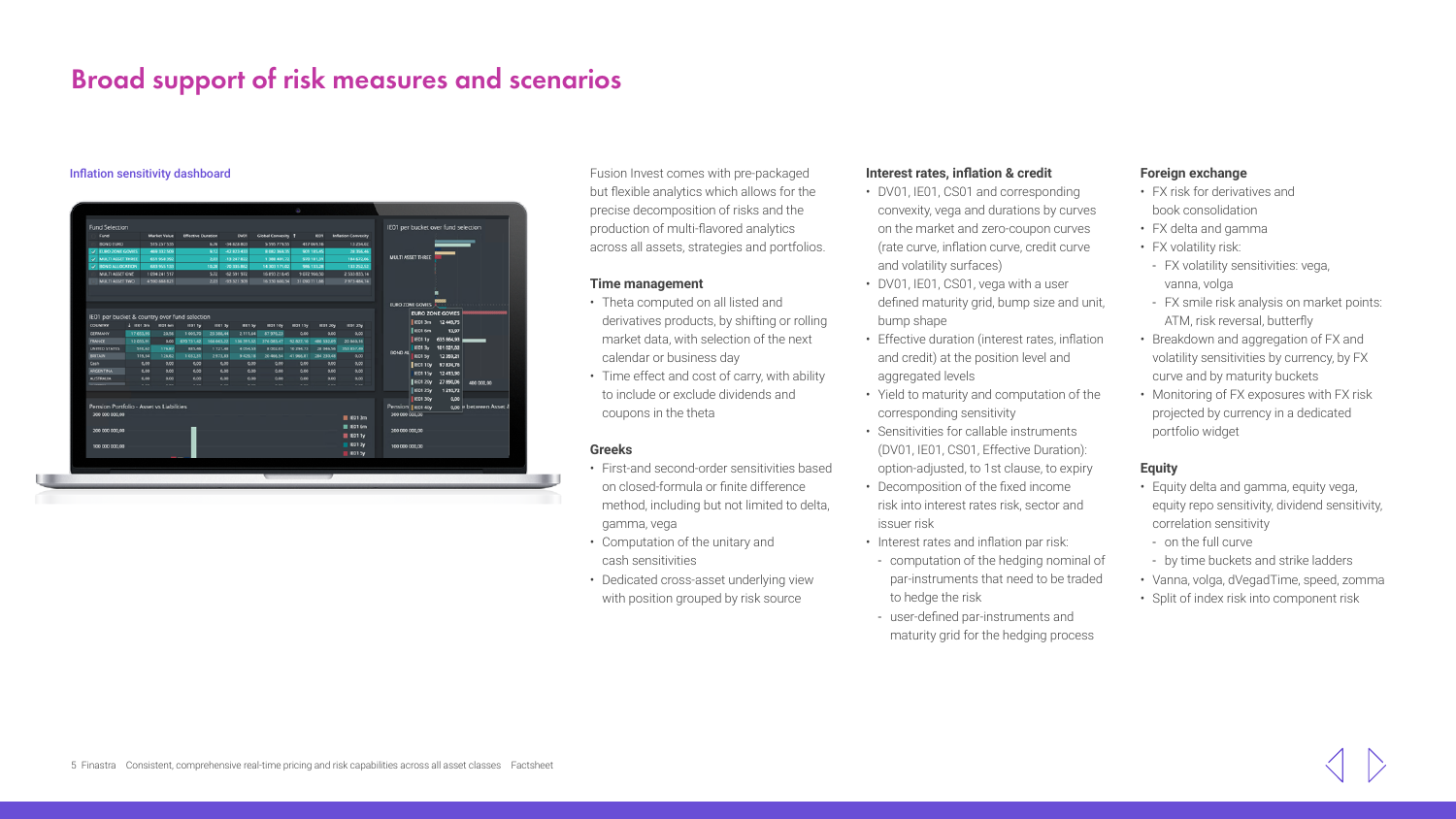#### **Cross-asset stress tests**

- Pre-packaged regulatory stress test and aggregation for European Solvency II and Chinese C-ROSS
- Stresses applied on interest rate curves, inflation curves, CDS curves and instrument spreads, foreign exchange rates, equity spots, dividend curves, volatility surfaces, repo margin curves, commodity curves, correlation curves
- Start-up kit stress tests based on historical crises (including Asian crisis, September 11th, subprime crisis, Gulf war, black Monday) as well as user-defined stresses
- Relative or absolute shocks applied on the zero-coupon curves or market curves
- Stresses on curves are configurable and defined point-by-point on maturity and strike dimensions
- User-defined flattener and steepener shocks on the curves
- Constraints application on the shocks including but not limited to currency, sector, country, rating
- Risk ladders combining multiple stressed dimensions: computation of risk matrices along several dimensions (spots, rates, volatility or credit risk) with the ability to select the initial starting point, number of steps and size of the steps
- Computation of the corresponding resulting indicators and variation of indicators such as market value, P&L, DV01, CS01, equity delta, vega, theta

# **On-the-fly what-if analysis**

- Ad-hoc queries in the portfolio and simulation for new trades and market data
- Direct comparison with the current results on a large set of P&L and risks metrics
- Ability to define market data perimeters to be shocked

#### **Factor models**

- Ability to define beta (equity versus index) and aggregate the equity delta accordingly
- Import APT and Axioma factors model definition and display of the risk on the risk factors provided
- Ability to compute Parametric VaR variance / covariance and sensitivities according to APT and Axioma factor models

# **Liquidity risk**

- Cash projections for listed securities and derivatives: certain cash flows as well as optional flows
- Adjustment of the Value at Risk based on the liquidity of the assets using a Jorion bid-ask spread adjustment or a liquidation days methodology
- Computation of the estimated liquidation number of days based on held quantities and daily market volumes

# **Value at risk and tracking error**

#### **Parametric**

- Management of the equity, volatility, interest rate, inflation risk sources in the parametric VaR
- Import of the variance/covariance matrix from external sources or computation of the variance / covariance matrix
- based on historical market data - calibrated with the EWMA or GARCH (1,1) models
- Computation on any user-defined criteria of:
- VaR and the Expected Shortfall of the book and the benchmark
- tracking error on the official benchmark or any selected benchmark
- risk budgeting
- User definition of the holding period and confidence level

# **Historical**

- Stresses applied on interest rates curves, inflation curves, CDS curves and instruments spreads, foreign exchange rates, equity spots, dividend curves, volatility surfaces, repo margin curves, commodity curves, correlation curves
- ability to import the shocks or compute them based on historical market data
- use of proxies to apply stresses when missing shocks data
- filtering of the shocks based on risk factor classification
- Grid-distributed computation of:
- VaR with user defined quantile, holding period, scenarios weights (equal / exponential), estimation method (interpolated, on a given scenario or estimated by a model: normal or Extreme Value Theory distribution)
- computation of the back testing with hypothetical P&L or real P&L and check exceptions with the Wald, Kupiec and binomial methods
- incremental and marginal VaR
- VaR and Tracking Error at any level: book, position or any criteria

#### **Monte Carlo**

- Import of the variance/covariance matrix from external sources or computation of the variance / covariance matrix
- based on historical market data
- calibrated with the EWMA or GARCH (1,1) models
- Management of the equity spots, forex spots and interest rates curves
- Generation of the shocks based on the user-defined number of scenarios